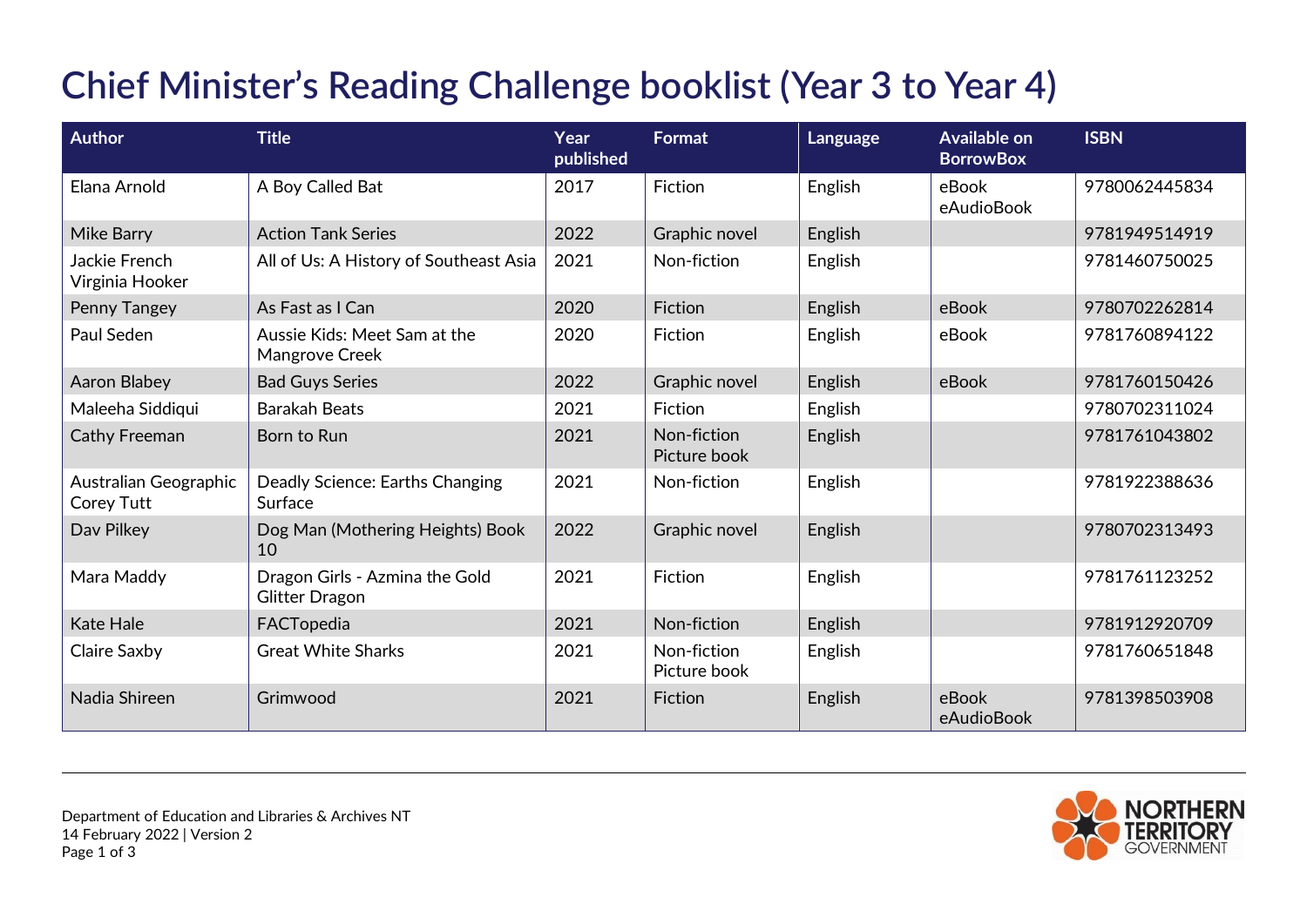Chief Minister's Reading Challenge booklist (Year 3 to Year 4)

| <b>Author</b>                | <b>Title</b>                                            | Year<br>published | <b>Format</b>               | Language | <b>Available on</b><br><b>BorrowBox</b> | <b>ISBN</b>   |
|------------------------------|---------------------------------------------------------|-------------------|-----------------------------|----------|-----------------------------------------|---------------|
| Lili Wilkinson               | Hodgepodge                                              | 2020              | Fiction                     | English  | eBook                                   | 9781760877385 |
| Sam Kerr                     | Kicking Goals: The Flip Out                             | 2020              | Fiction                     | English  | eBook<br>eAudioBook                     | 9781761100857 |
| Kunyi June Anne<br>McInerney | Kunyi                                                   | 2021              | Picture book                | English  |                                         | 9781925936575 |
| Tamara Moss                  | Lintang and the Pirate Queen                            | 2022              | Fiction                     | English  |                                         | 9780358539773 |
| Felicita Sala                | Lunch at 10 Pomegranate St                              | 2019              | Non-fiction                 | English  |                                         | 9781925849059 |
| Rachel Delahaye              | Mort the Meek and the Ravens<br>Revenge                 | 2021              | Fiction                     | English  | eBook<br>eAudioBook                     | 9781788953146 |
| <b>Gary Paulsen</b>          | Northwind: A Journey from Death<br>into Danger          | 2022              | Fiction                     | English  | eBook                                   | 9781529086911 |
| Gavin Aung Than              | Ocean's Revenge                                         | 2021              | Graphic novel               | English  |                                         | 9780593175101 |
| Anh Do                       | Pow Pow Pig                                             | 2022              | Fiction                     | English  | eBook                                   | 9781761065194 |
| <b>Andrew MacDonald</b>      | <b>Real Pigeons</b>                                     | 2021              | Fiction                     | English  |                                         | 9781760506865 |
| David Walliams               | Slime                                                   | 2020              | Fiction                     | English  | eBook<br>eAudioBook                     | 9780008349141 |
| James Hart                   | Super Geeks: Fish and Chips                             | 2021              | Graphic novel               | English  |                                         | 9781760895129 |
| <b>Phillip Bunting</b>       | Superpower                                              | 2021              | Non-fiction                 | English  |                                         | 9781760507930 |
| Jo Sandhu                    | Tarin of the Mammoths Book 1                            | 2018              | Fiction                     | English  |                                         | 9780143309376 |
| Polly Marsden                | The Australian Climate Change Book                      | 2021              | Non-fiction<br>Picture book | English  |                                         | 9780734420831 |
| Nathan Luff                  | The Nerd Herd                                           | 2021              | Graphic novel               | English  |                                         | 9781760971069 |
| <b>Helen Millroy</b>         | The Sweetest Egg of All (Tales from<br>the Bush Mob #3) | 2022              | Fiction                     | English  |                                         | 9781922613080 |